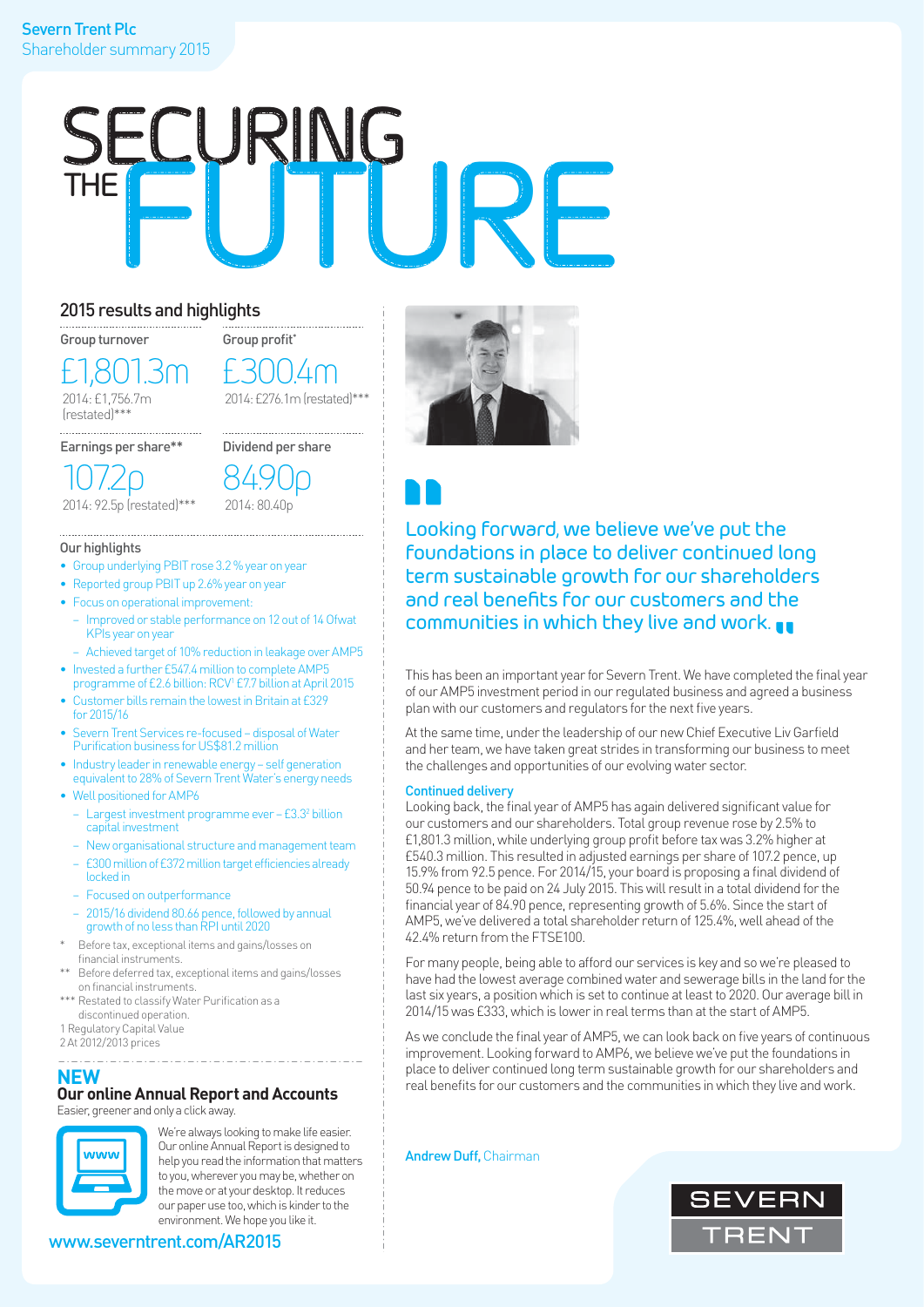### Chief Executive's review



We've put in place the building blocks to ensure that Severn Trent is a leader in our sector: the lowest bills for customers; strategically well positioned in sludge, retail competition and water resources; a standard setter in renewables; and the right people, leadership and organisational structure to deliver.

It's the end of my first year as Chief Executive of Severn Trent and I have enjoyed every minute of the challenge of getting our business in the best possible shape for the next five years.

We are now facing the future with confidence, despite one of the toughest price settlements in our history.

When I took up my role in 2014, I was clear that in order to create the most trusted company in our sector we needed to focus on transforming our culture, driving operational excellence and putting customers at the heart of what we do. It's what successful businesses do, it's what we all want and it creates value for our customers and our shareholders.

The changes we have made over the last year have built those foundations, and I have been out to meet everyone in our business personally, to listen to their views and share our vision of the kind of awesome company we want to create. It's been a huge journey condensed down into a single year, but I genuinely believe that creating the right culture is how we'll get the whole organisation aligned as one and ready to deliver for the future.

To be in the best shape to deliver our strategy, we've created a new organisational structure and management team. No one else in our sector has this structure and we believe it gives us an edge. We've brought our water and waste water business together, and created senior roles focused on customers, engineering and procurement. We've also made other difficult but important changes, including de-layering of management. These will deliver over £100 million of savings for AMP6 and create a more dynamic, empowered culture, where the customer is at the heart of our business.

Together with £200 million of supply chain and other efficiencies that we have already identified, we now have over £300 million already locked in, as at the date of this report, for the coming five year period, which is a significant way towards the £372 million target agreed in our Final Determination.

### Performance in 2014/15

Our performance over the last year has demonstrated where we are strong and the areas we need to drive improvement.

Looking at our improvement areas first, no one in our business is in any doubt that water quality is a key focus area for us. We've made progress in the year, but our performance hasn't been as good as we would like it to be. So we have put together a seven point improvement plan and re-prioritised £35 million of investment to replace and refurbish water quality assets nearing the end of their life, that will also provide a greater degree of resilience in both our networks and to our water treatment works. We will also put significant focus on investing in the professional expertise of our people and developing our process analytics to improve the reliability and availability of our assets.

The other area where we think we can do better is around 12 hour interruptions to water supply to our customers. We are good at managing three hour interruptions, but we are not as sharp as we could be on the bigger, more complex events. We've done a lot of work over the last year to improve on that and we will continue to invest and use better technology to help our teams to improve our service for customers.

On waste water services, we are very good at the majority of measures, but if there's one area where we can do a better job it's around sewer blockages and we have set the bar very high for the next few years.

Aside from these matters, there are also many highlights from the last year, where we are pleased with our performance.

Leakage performance has been very good over recent years and we have hit our target of 10% reduction over AMP5. We've set ourselves tough targets and we're challenging ourselves to improve further. We remain confident about our continuing performance where we are strong and on many of our waste water measures we are already upper quartile in the industry.

In 2014 we were recognised by the Environment Agency as the only 4\* rated company across the entire sector for environmental performance. We're also proud of our focus on and commitment to catchment management and are one of the few companies to have put in serious investment in the coming five year period.

We have also improved our customer service performance. During the year we created approximately 100 new front line roles and have really focused on resolving customer issues faster. Together with the lowest average bills in the land, our customers increasingly feel that they are receiving good value for money, which is an encouraging sign that we are getting the balance right; although, of course, there is much more for us to do.

All of this makes us confident that Severn Trent will be one of the winners in the new world of ODIs from 1 April 2015, and in areas where we aren't currently doing as well as we would like, we have an opportunity to improve and then earn rewards.

Liv Garfield, Chief Executive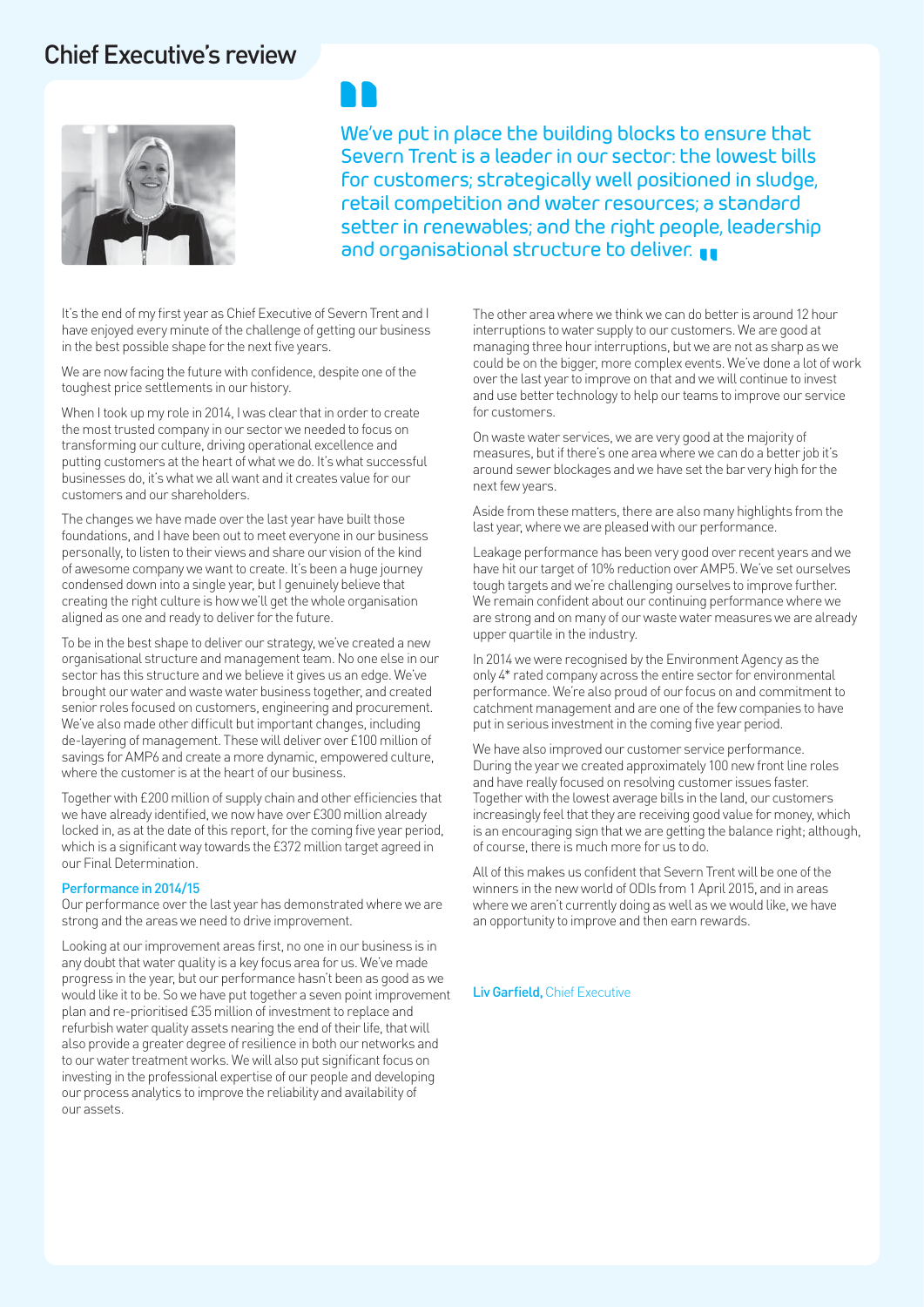## Regulated – Severn Trent Water

Wholesale water and waste operations

Retail services



### Where we operate

Our regional stretches from the heart of the UK, from the Bristol Channel to the Humber, and from mid-Wales to the East Midlands.

Our goal is to provide a reliable service that our customers, communities and investors can trust. This means delivering an outstanding customer experience, the best value service and environmental leadership.

### Business performance

In recent years, we've worked hard to improve our service and keep bills low for customers. We're pleased to have had the lowest average combined water and sewerage bills in Britain for the last six years. During the year, we have also added 100 new front-line roles. These efforts are reflected in rising customer satisfaction scores.

Our overall operational performance also continued to improve during the year. We achieved a stable or improved performance in 12 of Ofwat's 14 nonfinancial KPIs.

### AMP5 investment completed

In 2014/15 we completed our AMP5 investment programme. Investment of £547.4 million during the year brought the total for the last five years to £2.6 billion.

#### **Outlook**

During 2014/15 we've put the foundations in place for success in AMP6 with a new organisational structure and management team. AMP6 will see our largest ever programme with £3.3 billion of capital investment.

### Non-regulated – Severn Trent Services

| <b>UK Operating Services</b> |
|------------------------------|
| <b>US Operating Services</b> |
| Renewable Energy             |

### Key facts





Employees

(2014: £13.3m (restated))\*\* EOTT \* Before interest, tax and exceptional items.<br>
\* Restated to classify Water Purification<br>
as a discontinued operation.

1,853 (as at 31 March 2015)

### Where we operate

Severn Trent Services includes our core non-regulated businesses operating in the UK, Americas and Europe.

Severn Trent Services reported revenue rose by 2.9% to £216.3 million, with reported PBIT down 27.1% to £9.7 million. After adjusting for the impact of exchange rate movements, revenue was 4.7% higher and PBIT increased by 27.1%.

Following the sale of our Water Purification business, we have reorganised and brought together our non-regulated businesses – Operating Services US, Operating Services UK, including non-household retail and Renewable Energy – into a new Business Services division.

The changes will create a business focused on creating value from our core businesses in water and waste water services and renewable energy.

### **Outlook**

We believe Severn Trent Business Services has a number of attractive growth opportunities and that we've positioned the business to take advantage of them.

In Operating Services, our preparations for non-household retail competition in England are going well, and we see potential in the US market, which is showing signs of opening up.

We'll continue to invest in our renewables business, with the aim of increasing our external sales and providing around 50% of Severn Trent Water's energy needs by 2020. We intend to expand energy production from food waste, to upgrade our sewage anaerobic digestion to the latest technology and to add solar generation, with technological developments having made this more economically attractive.